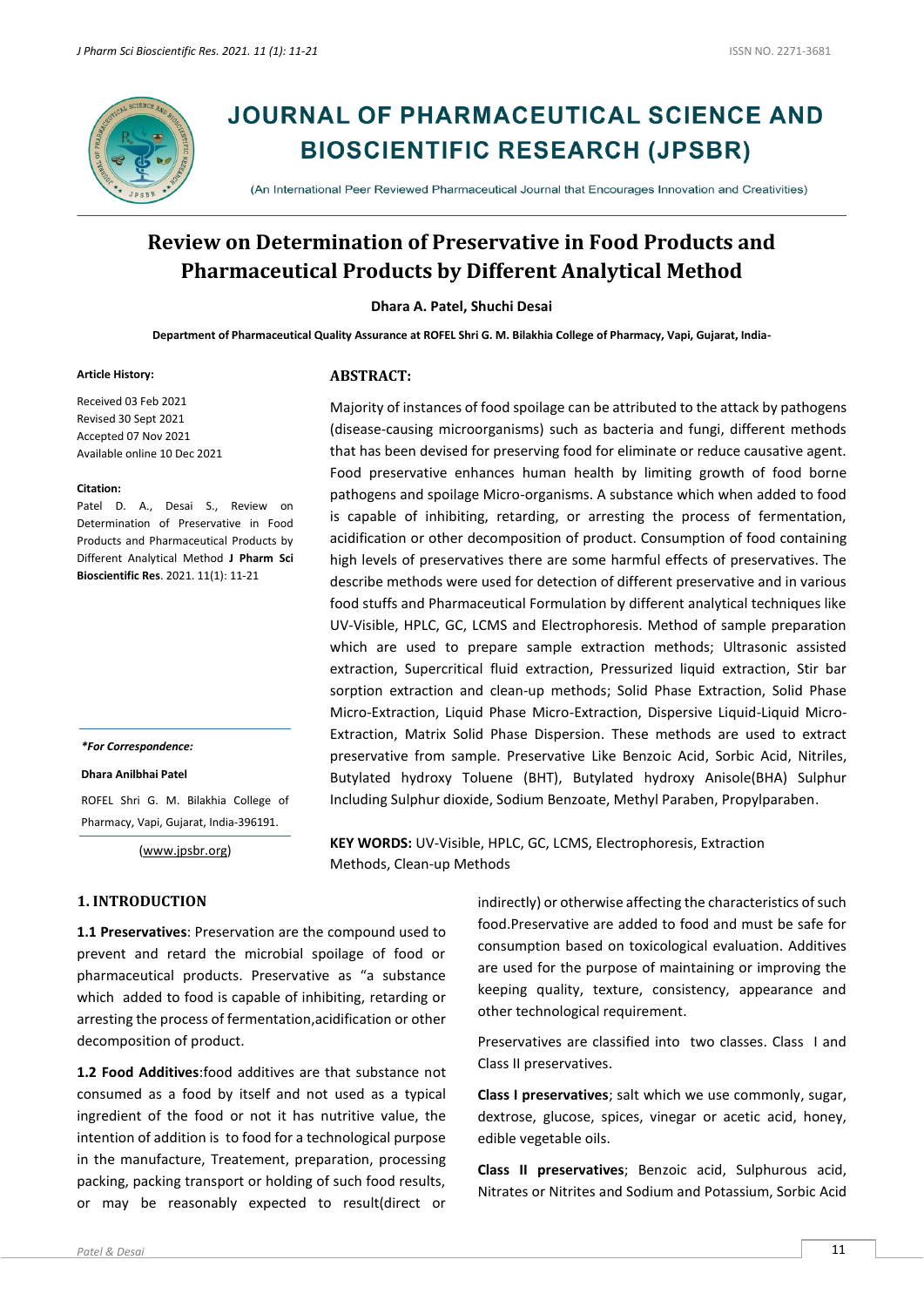and its sodium, potassium and calcium salts, propionates of calcium or sodium, sodium potassium

Most commonly use preservatives are Benzoic acid, Sorbic acid, Butylated Hydroxy Anisole(BHA) and Butylated Hydroxy Toluene(BHT), Paraben, Sulphites, Nitrites and Nitrates.

**Benzoic acid**: Benzoic acid and sodium benzoate are used as food preservative and are most suitable for foods, fruit juices and soft drinks that are naturally in an acidic pH range. Their use as preservatives in toothpastes, mouthwashes, dentifrices, cosmetics and pharmaceuticals is regulated.

**Sorbic acid**: Sorbic acid is naturally occurring preservative the mostly use food preservative in the world and it makes the global food chain possible. USFDA considers sorbic acid to be safe for regular use, as it is not linked to cancer or other major health problems.

**Butylated Hydroxy Anisole(BHA) and Butylated Hydroxy Toluene(BHT):** Butylated Hydroxy Anisole(BHA) and Butylated Hydroxy Toluene(BHT) to foods like cereal and other dry goods to help their fats stay fresher longer. The international agency for research on cancer classifies BHA as possible human carcinogen. BHA and BHT are not used that are banned from foods in many countries Australia, Canada, New Zealand, Japan and Europe.

**Paraben:** Paraben are used for food preservation, prevention of mold, yeast and bacteria growth. Paraben are disrupted hormone function by mimicking oestrogen. More and more oestrogen can increase in breast cell growth of tumors, which is why paraben use has been linked to breast cancer and reproductive issues.

**Sulphites**: Sulphites also kill bacteria and fungus, giving foods a longer shelf life. And they slow the natural breakdown of vitamin C and A, lending to the claim that sulphites preserve nutrients. Sulphites reported a number of adverse clinical effects in sensitive human body, ranging from hypotension, dermatitis, flushing, dermatitis, diarrhea and abdominal pain diarrhea to life-threatening and dangerous anaphylactic and asthmatic reactions.

**Nitrites and Nitrates**: Nitrites and Nitrates they work by preventing or slowing down the growth of microorganism, like mould or bacteria. Nitrites and nitrates are used to preserve food, meat and cheeses. They can also be added to cured meat product to produce a pink color. In Various condition in our human body, nitrite damage cells and also convert into molecules that cause cancer. [1]

#### **2. MATERIAL AND METHODS**

#### **2.1 Sample preparation methods:**

#### **2.1.1Extraction Methods:**

- Ultrasonic assisted extraction
- Supercritical fluid extraction
- Pressurized liquid extraction
- Stir bar sorption extraction

**Ultrasonic assisted extraction:** Sonication is the act of applying sound energy to agitate particles in a sample, for various purposes. Sonication relies on ultrasonic waves. probeinserted into a solvent mixture, and the probe then emits a series of high and low-pressure sound waves. Method consumes relatively long time and large volume of the solvents.

**Supercritical fluid extraction:** Extraction in the supercritical fluid extraction (SFE), supercritical fluids (usually is  $co<sub>2</sub>$ ), which can diffuse easily through solid materials and can therefore realize faster extraction because of their low viscosity and relatively high diffusivity, are adopted as extraction media to remove various kinds of substances from distinct types od solid matrices an improved SFE procedure. They added a cosolvent to co<sub>2</sub> to bring significant enhancement in the solubility and recovery. SFE eliminate organic solvent and provide cleaner extracts.

**Pressurized liquid extraction:** Pressurized liquid extraction also known as accelerated solvent extraction or pressurized fluid extraction, is one of the common extraction methods used to deal with solid sample that process is time and solvent saving, automatic extraction and high extraction efficiency. In the instrument pump, oven, extraction cell, solvent cell, nitrogen cylinder is there. First load sample then fill cell with solvent and heated and pressurized cell and hold sample at pressure and pump clean solvent then N<sub>2</sub> purging at last collect

**Stir bar sportive extraction:** stir bar sportive extraction (SBSE) was introduced as a solventless sample preparation method for the extraction of organic compounds from aqueous matrices. The method sorptive extraction is work on the solutes are extracted into a polymer coating on a magnetic stirring rod. A method based on the pressurized hot water extraction SBSE with a polydimethysiloxane(PDMS) stir bar and finally analyzed using thermal desorption-gas chromatography mass spectrophotometry. The combination od SBSE amd pressurized hot water extraction allowed the analytes to be preconcentratedand extracted from the aqueous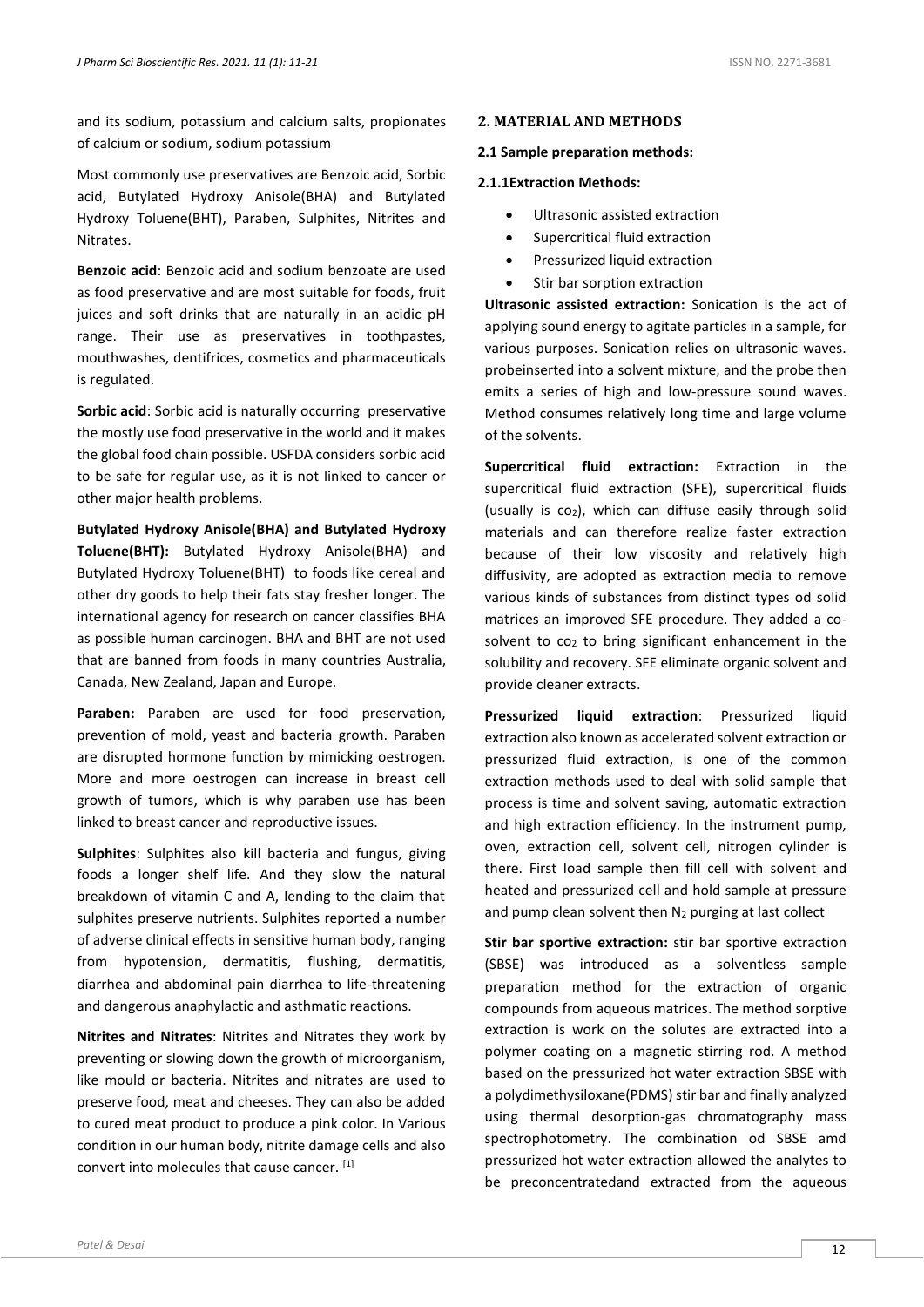extract in a single step with minimal manipulation of the sample, and avoided risk of background contamination.

#### **2.1.2Clean-up Methods:**

Solid phase-extraction

Solid phase micro-extraction

Liquid phase micro-extraction

Dispersive liquid-liquid micro-extraction

#### Matrix solid phase dispersion

**Solid phase-extraction:** Liquid samples, SPE is directly used to treat real samples in general. for solid samples or oily samples, the analytes are extracted from the sample matrices using organic solvents. Organic solvent like methanol in advance, and then the SPE procedure is performed to the extract. SPE cartridge columns are activated before successive washing with different agent during a SPE process. Then the samples passed through cartridges at settled flow rates. The cartridges are then dried, and analytes are eluted from the cartridges.

**Solid phase micro-extraction:** solid phase microextraction, or SPME, is a solid phase extraction sampling technique that involves the use of a fiber coated with an extracting phase. that can be a liquid(polymer) or a solid(sorbent), which extracts different kinds of media. That is in liquid polymer or solid sorbent, which extracts different kinds of analytes including both volatile and nonvolatile from different media. That is in liquid-phase or in gas-phase. The analyte quantity extracted with the fiber is proportional to its concentration in the sample as long as equilibrium is reached or, in short time pre-equilibrium, with convection or agitation.

**Liquid phase micro-extraction:** Liquid phase microextraction (LPME) technique has emerged from liquidliquid extraction as an attempt to miniaturize and improve this technique. LPME is simple, rapid and inexpensive and it can be applied to a wide range of compounds. LPME method does not need special equipment and can decrease the consumption of organic solvent and matrix effects. This method is adapted to organic solvent whose densities are either lower or higher than that of water.

**Dispersive liquid-liquid microextraction**: Dispersive liquid-liquid micro-extraction (DLLME) is based on formation of tiny droplets of the extraction solvent in the sample solution by a rapid injection of a water-immiscible organic solvent(extractant) dissolved in a water-miscible organic solvent and the latter acts as a dispersing

#### medium.

**Matrix solid phase dispersion:** MSPD is an SPE-based strategy in which a fine dispersion of th matrix is mixed with a sorbent material (C18, alumina,silica etc.) with a mortar and a pestle. Usually, solid samples are prepared for subsequent extraction and cleanup by a stepwise process that begins with the disruption of the sample.[2]

**Summary of sample preparation methods in brief:** crude samples to extraction and clean-up is a critical step in the process of sample preparation. And the applied sample treatment heavily depends on the kind of the matrix. For liquid samples, particulate matter was removed by filtration or centrifugation. The environment solid samples were usually homogenized, dried and sieved through a screen and then stored in dark at room temperature. food or cosmetic samples were stored in a refrigerator. For serum, the samples were processed with deproteinization. Among all the sample preparation methods, soxhelt, reflux, UAE, SFE, PLE and MSPD are preferred for the solid samples, while for the liquid samples, SBSE, SPE, SPME, LPME, and DLLME are preferred. Soxhelt and reflux extraction are old traditional methods which consumption of more amounts of organic solvents then other tech and extraction time.

High extraction efficiency can be obtained with SFE and PLE, but expensive instrument is required, when they are compared with UAE. MSPD different from the other techniques as we see. It is a manual technique, which combines sample then disruption and dispersal of the sample onto particles of a solid-phase support. Since SPME and SBSE are more selective methods and can be performed in solvent-free mode, the enrichment is clearly higher and compensates well for the lower recoveries. the column passing operation and the methods like SPE and PLE are to be complicated. multiple samples prepared simultaneously by SPE and PLE, the total time saved. The comparison of methods was summarized in this.

#### **3. CHROMATOGRAPHIC ANALYSIS:**

**3.1 Ultraviolet-visible spectrophotomethry:**(UV-Vis or UV/Vis) know as absorption spectroscopy in part of the ultraviolet and visible spectral regions. UV uses light in visible and adjacent ranges. In UV-Vis, beam with a wavelength between 180 and 1100 nm passes through solution in cuvette and absorbed light. The amount of light is absorbed by solution depends on the concentration, the path length of the light through the cuvette and how well the analyte the light absorbs at a certain wavelength. [17, 18]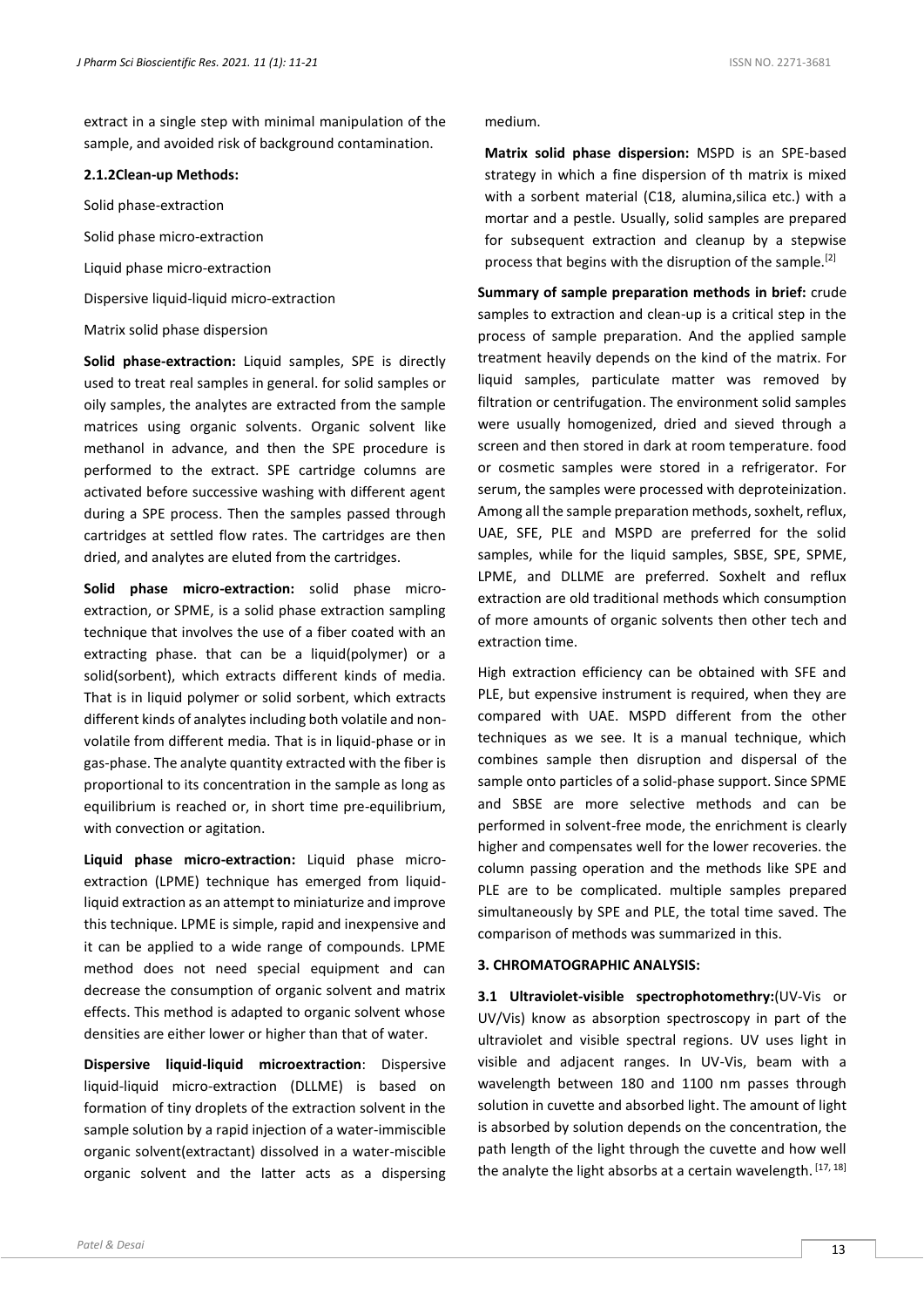

*Figure 1 comparison of methods*

| Table 1 Method of Extraction and Criteria |  |  |
|-------------------------------------------|--|--|
|-------------------------------------------|--|--|

| <b>Method</b> | <b>Extraction</b><br>time (min) | <b>Solvent</b><br>consumption<br>(mL) | Mode<br>οf<br>extraction      | Operator<br>skill | Equipment<br>cost | <b>Possibility</b><br>of<br>automation |
|---------------|---------------------------------|---------------------------------------|-------------------------------|-------------------|-------------------|----------------------------------------|
| Soxhelt       | $5-24h$                         | 100-200                               | Sequential                    | Low               | Low               | Minimal                                |
| Reflux        | $1-5h$                          | 50-150                                | Sequential                    | Low               | Low               | Minimal                                |
| <b>UAE</b>    | May-60                          | 20-100                                | Sequential or<br>Simultaneous | Low               | Low               | Minimal                                |
| <b>SEF</b>    | $Oct-30$                        | May-20                                | Sequential                    | High              | High              | High                                   |
| <b>PLE</b>    | May-20                          | 15-40                                 | Sequential                    | Moderate          | High              | High                                   |
| SBSE          | 20-70                           |                                       | Sequential                    | Moderate          | Low               | Moderate                               |
| <b>SPE</b>    | May-15                          | $02-Oct$                              | Parallel                      | Moderate          | Moderate          | Moderate<br>to<br>high                 |
| <b>SPME</b>   | Oct-70                          |                                       | Sequential                    | Moderate          | Moderate          | Moderate                               |
| <b>LPME</b>   | $Oct-70$                        | $0.01 - 1$                            | Sequential                    | High              | Moderate          | Moderate                               |
| <b>DLLME</b>  | $Oct-70$                        | $0.01 - 1$                            | Sequential                    | High              | Moderate          | Moderate                               |
| <b>MSPD</b>   | $May-20$                        | $02-Oct$                              | Sequential                    | Low               | Low               | Minimal                                |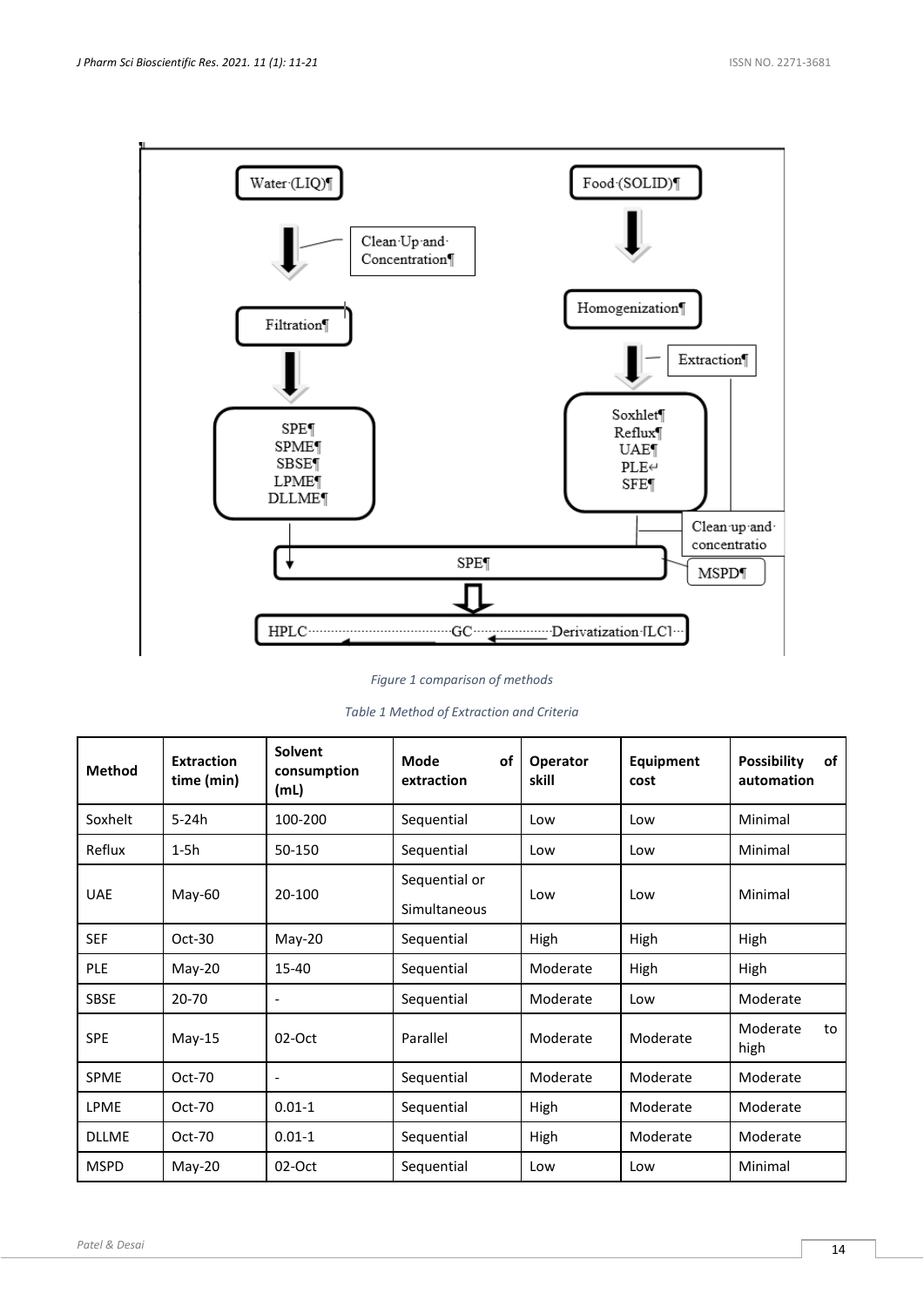**3.2 High-Performance Thin Layer Chromatography:** HPTLC have similar approach and employ the same physical principles of TLC (absorption chromatography) i.e., the principle of separation is absorption. mobile phase solvent flows because of capillary action. The components move according to their affinities towards the absorbent occurs. [8]

## **3.3 Gas chromatography - mass spectrometry**

**(GC-MS):** Gas chromatography-mass spectrometry (GC-MS) is an analytical method that combines the feature of gas-chromatography and mass spectrometry. The GC works on the principle that mixture will separate into individual substances when substances heated. gases are heated and carried through a column with an inert gas such as helium. As the separate substance emerge from the column opening, they flow into the MS. [13]

**3.4 High Performance Liquid Chromatography (HPLC):**  High Performance Liquid Chromatography (HPLC) is a form of column chromatography that pumps a sample mixture or analyte in a solvent (mobile phase) at the high pressure through a column with chromatographic packing material (stationary-phase). The separation in HPLC based on the distribution. Distribution of the sample between a mobile phase and a stationary phase (packing material of the column). Depending on the chemical structure of the analyte, the molecules are retarded while passing the stationary-phase. The UV, VIS and PDA detectors are categorized by detectors according to absorbance. They provide good sensitivity for light-absorbing compounds. UV detector is very commonly used detector for HPLC analysis. [36,37]

**3.5 Capillary electrophoresis:** An analytical technique which separates ions based on their electrophoretic *Table 2 Analyst and Analytes with Sample preparation methods, Instrument analysis methods and Sample matrix*

mobility with the use of voltage which applied. The electrophoretic mobility is dependent upon the charge of the molecule, viscosity, and the atom's radius. Capillary electrophoresis (CE) is a family of electrokinetic separation methods performed in submillimeter diameter capillaries and in micro- and nano-fluidic channels. Capillary electrophoresis (CE) refers to capillary zone electrophoresis (CZE), but other electrophoretic techniques including capillary gel electrophoresis (CGE) capillary isoelectric focusing (CIEF), capillary isotachophoresis and micellarelectrokineticchromagraphy (MEKC) belong also to this class of methods. In CE methods, migrateanalytes through electrolyte solutions under influence of electric field. Analytes separated according to ionic mobility and partitioning into an alternate phase by non-covalentinteractions.[4, 10]

**3.6 Ion-exchange chromatography:** in this chromatography analyte molecules retains on the column based on coulombic or ionic interactions. In this chromatography matric consists of positively charged and negatively charged ions. Molecules are interreact with electrostatic interactions with opposite charges at the stationary phase. The mobile phase, which contain the inorganic salt dissolved in a suitable solvent, is applied to the column. The mobile phase passes through the column, exchange between the H+ ions on the polymeric ionexchange resin of the stationary phase and the cations of the salt in the mobile phase Ion exchange usually describes a process of purification of aqueous solution using solid polymeric ion exchange resins. [26]

**4. Analyst and Analytes with Sample preparation methods, Instrument analysis methods and Sample matrix**

| <b>Analyst</b> | <b>Description</b> |
|----------------|--------------------|

| , ,,,,,,,,,                              | -----------                             |                                                 |                                                                                     |                                    |
|------------------------------------------|-----------------------------------------|-------------------------------------------------|-------------------------------------------------------------------------------------|------------------------------------|
|                                          | Sample<br>Preparation<br><b>Methods</b> | <b>Analysis</b><br>Instrument<br><b>Methods</b> | <b>Analytes</b>                                                                     | <b>Sample Matrix</b>               |
| Saad A, Raghad K<br>and Duha S[3]        | <b>UAE</b>                              | <b>HPLC</b>                                     | Methylparaben, Propyl<br>Paraben, Methylparaben<br>Sodium, Propyl paraben<br>sodium | Oral and Injection<br>formulations |
| <b>Bottoli</b><br>C.B<br>Gutierrez-ponce | <b>LPME</b>                             | Capillary<br>electrochromatography              | Methylparaben,<br>propyl<br>paraben                                                 | Sweetenars                         |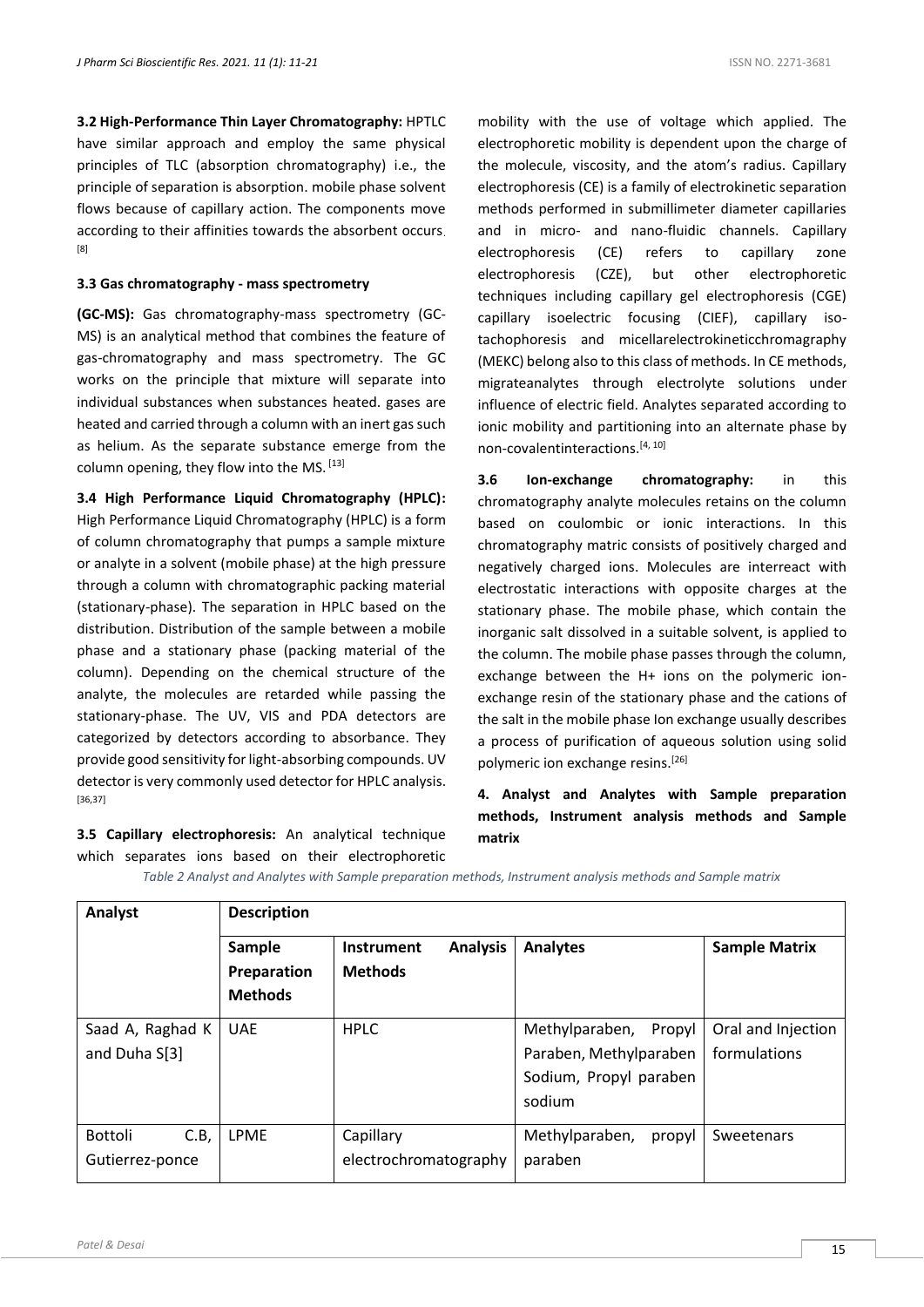| M.J, [4]                                                                |                              |                                    |                                                                                                                              |                                                            |
|-------------------------------------------------------------------------|------------------------------|------------------------------------|------------------------------------------------------------------------------------------------------------------------------|------------------------------------------------------------|
| Jankulovska M.s,<br>markovska<br>L.V,<br>Ilievska B.P [5]               | <b>UAE</b>                   | <b>HPLC</b>                        | Sodiumbenzoate,<br>Potassium sorbate                                                                                         | Acidic food and<br>beverages                               |
| Kamble<br>R.M,<br>Singh S.G, Singh S<br>[6]                             | <b>UAE</b>                   | <b>HPLC</b>                        | Methylparaben,<br>Propyl<br>Paraben                                                                                          | Sucralfate<br>suspension                                   |
| Ozdemir A.[7]                                                           | SPME                         | HPLC-DAD                           | Sorbic acid                                                                                                                  | Cheese samples                                             |
| Casoni D, Tuhutiu<br>L.A, Sarbu C [8]                                   | <b>SPE</b>                   | <b>HPTLC</b>                       | Methyl paraben, Ethyl<br>paraben,<br>Propyl<br>paraben, Butylparaben                                                         | Suppositories,<br>Pills, Weight<br>Gain solution,<br>Syrup |
| Kuok L, Hsieh Y [9]                                                     | <b>UAE</b>                   | Capillary<br>electrochromatography | n-butyl<br>$p-$<br>hydroxybenzoate,<br>methyl<br>p-<br>hydroxybenzoate,<br>n-propyl<br>p-<br>hydroxybenzoate,                | Solid food sample                                          |
|                                                                         |                              |                                    | Ethyl p-hydroxybenzoate                                                                                                      |                                                            |
| Hou F, Deng X,<br>Jiang X, Yu J [10]                                    | <b>DLLME</b>                 | <b>HPLC</b>                        | Methyl paraben, Ethyl<br>paraben,<br>Propyl<br>paraben, Butyl paraben                                                        | Soya<br>suace,<br>Tomato ketchup                           |
| Memon<br>N,<br>I.M,<br><b>Bhanger</b><br>Khuhawer<br>M.Y<br>$[11]$      | <b>UAE</b>                   | HPLC and UV                        | Benzoic<br>acid,<br>Methyl<br>Paraben, Ethyl paraben,<br>Propyl<br>paraben,<br>Iso<br>propyl<br>paraben,<br>Butyl<br>paraben | Solid food sample<br>and<br>cosmetics<br>like sampoo       |
| Jaworska<br>М,<br>Szulinkska Z, Wink<br>M [12]                          | Filteration<br>and dilutions | Capillary<br>electrophoresis       | Benzyl alcohol, Phenol<br>m-cresol<br>chlorobutanolthimerosal<br>Methylparaben,<br>CZE,<br>Propyl paraben PHBA               | Syrup, Ointmnets                                           |
| Styarini<br>D,<br>RamadhaninGtya<br>D.P, Aristiawan Y,<br>Aryana N [13] | SPME                         | GC-MS                              | Benzoic<br>acid,<br>Methyl<br>paraben,<br>n-Butyl<br>paraben                                                                 | Soy souce                                                  |
| Mazdeh<br>F.Z,<br>Moradi<br>Z,                                          | <b>UAE</b>                   | <b>HPLC</b>                        | Sodium<br>benzoate,<br>sorbate,<br>potassium                                                                                 | Sports drinks                                              |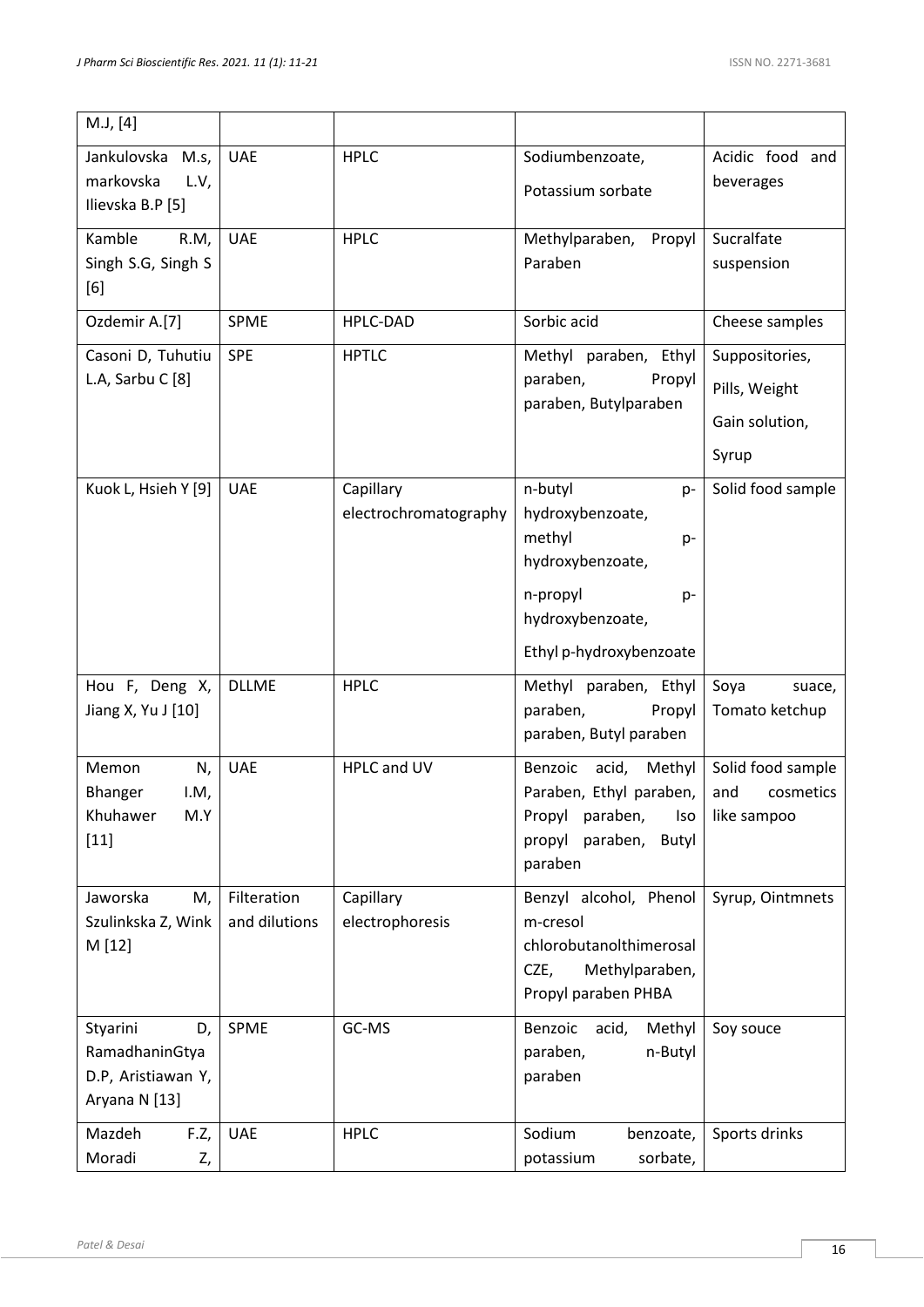| Moghaddam<br>Z<br>$[14]$                                  |             |             | quiniline,<br>caffeine,<br>sunset carmoisine                                     |                                                                                                                                                       |
|-----------------------------------------------------------|-------------|-------------|----------------------------------------------------------------------------------|-------------------------------------------------------------------------------------------------------------------------------------------------------|
| A.S, Cruz<br>Silva<br>J.M, Garcia R.S,<br>Losada P.P [15] | SPME        | <b>HPLC</b> | Butylated<br>hydroxyl<br>toluene                                                 | Ketchup,<br>soft<br>cheese,<br>gouda<br>cheese, chocolate<br>spread,<br>pork<br>chicken<br>meat,<br>meat,<br>breast<br>wheat flour, rice<br>and honey |
| Shabir G.A, LOugh<br>W.J, Arain S.A,<br>Shar G.Q [16]     | <b>UAE</b>  | <b>HPLC</b> | Phenyl formic acid 2,4-<br>hexadienic acid methyl<br>4-hydroxybenzoate<br>propyl | powederd<br>Raw<br>preservative                                                                                                                       |
| Chua S.L, Teo S.S<br>$[17]$                               | <b>UAE</b>  | UV          | Benzoic acid                                                                     | Cola flavor soft<br>drink                                                                                                                             |
| Reddy V.M, Aruna<br>G, Parameswari A<br>$[18]$            | Separation  | UV          | Sodium<br>benzoate,<br>potassium sorbate                                         | Pickles,<br>Sauces,<br>soft drinks, Fruit<br>Jellies,<br>Juices,<br>Jams                                                                              |
| Christinawaty,                                            | <b>UAE</b>  | <b>HPLC</b> | BHA, BHT, Propyl Gallate                                                         | Margarine                                                                                                                                             |
| Damayanti s [19]                                          |             |             | <b>TBHQ</b>                                                                      |                                                                                                                                                       |
| Khosrokhavar<br>R,<br>Sadeghzadeh<br>N<br>$[20]$          | <b>UAE</b>  | <b>HPLC</b> | Sodium<br>benzoate,<br>Pottasiumsorbate                                          | Soft<br>drik<br>and<br>extract samples                                                                                                                |
| Altiokka G, Ergun<br>B, Nafiz O, Hassan<br>Y[21]          | <b>UAE</b>  | <b>HPLC</b> | Sodium benzoate                                                                  | Ketchup,<br>Jam,<br>Soft Drink                                                                                                                        |
| Angelov<br>T,<br>Vlasenko A [22]                          | Filteration | <b>HPLC</b> | Methyl paraben, Ethyl<br>paraben,<br>Propyl<br>Paraben, Butyl Paraben            | Raw drugs                                                                                                                                             |
| Zarad S.I, Nimkar<br>N.R, Desai K.R [23]                  | Separation  | <b>HPLC</b> | Benzoic acid                                                                     | Tomato Kechup                                                                                                                                         |
|                                                           | Separation  | UV          | Benzoic acid                                                                     | Tomato Kechup                                                                                                                                         |
| Zor S.D, Asc B [24]                                       | <b>UAE</b>  | <b>HPLC</b> | Potassium<br>Sorbate,<br>sodium benzoate                                         | Lemon sauces                                                                                                                                          |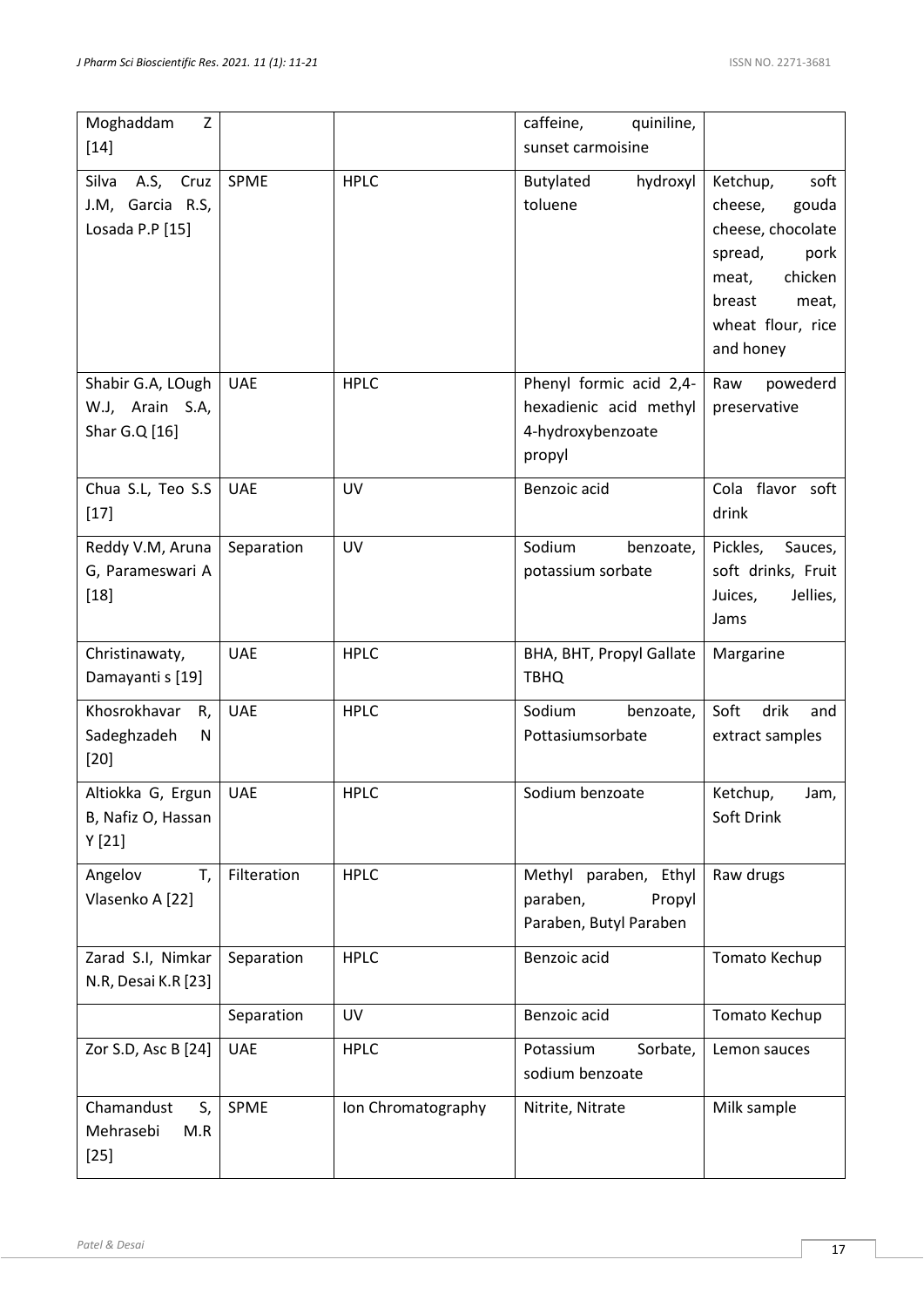| Shah I, Petroczi A<br>$[26]$                  | <b>SPME</b>                 | <b>HPLC</b>                  | Sorbic acid                                                           | Cheeze                                                                                                                                                                                                           |
|-----------------------------------------------|-----------------------------|------------------------------|-----------------------------------------------------------------------|------------------------------------------------------------------------------------------------------------------------------------------------------------------------------------------------------------------|
| Gomaa<br>A.M,<br>Amer M.E [27]                | Filteration                 | <b>HPLC</b>                  | Sorbic acid, Benzoic acid                                             | Juices                                                                                                                                                                                                           |
| Jain A, Mathur P<br>$[28]$                    | Distillation                | Williams<br>Monier<br>method | Sulphites                                                             | Preserves,<br>Dry<br>fruits,<br>Sugar,<br><b>Bakery products</b>                                                                                                                                                 |
| Hou F, Deng X,<br>Jiang X and Jingng<br>Y[29] | <b>SPME</b><br><b>DLLME</b> | <b>UV</b>                    | Methyl Paraben, Ethyl<br>Paraben,<br>Propyl<br>Paraben, Butyl Paraben | Beverage<br>Samples,<br>Liquid<br>milk<br>products,<br>Tomato ketchup,<br>milk<br>chocolate,<br>chestnut<br>Paste,<br>Apple juice, Apple<br>sauce, Soy sauce,<br>Peanut<br>butter,<br>Beverage<br>Samples Liquid |
| <b>Badiadka</b><br>N,<br>Kenchaiah S [30]     | Dilution                    | UV                           | Nitrite and Nitrate                                                   | Milk product                                                                                                                                                                                                     |
| Bahremand<br>N,<br>Eskandari S [31]           | <b>UAE</b>                  | <b>HPLC</b>                  | Sodium<br>benzoate,<br>potassium sorbate                              | Tomato ketchup                                                                                                                                                                                                   |
| AmponsahD[32]                                 | Separation                  | UV                           | Caffeine, Benzoic acid                                                | Soft drink                                                                                                                                                                                                       |
| Dong C, Mei Y,<br>Chein L [33]                | SPME                        | <b>HPLC</b>                  | Sorbic acid, benzoic acid                                             | <b>Milk</b><br>chocolate,<br>chestnut paste                                                                                                                                                                      |
| Leuenberger U,<br>Gauch R [34]                | Clean<br>method             | $up$ HPLC                    | Sorbic acid, Benzoic acid                                             | Apple juice, Apple<br>sauce, Soy sauce,<br>butter,<br>peanut<br>beverage samples                                                                                                                                 |
| Laura P, Giusepee<br>D.L, Enrica Q[35]        | Distillation                | <b>HPLC</b>                  | Sulphite                                                              | Beer, Grapes fruit<br>juices, Prunes                                                                                                                                                                             |
| Kuang-Lung Kuo,<br>You-ung<br>Hsieh[36]       | Extraction                  | <b>HPLC</b>                  | Sorbic acid, Benzoic acid                                             | Plump Prserves,<br>Curd                                                                                                                                                                                          |
| Pylypiw<br>H.M,<br>Grether M.T [37]           | Filteration                 | <b>HPLC</b>                  | Sodium<br>benzoate,<br>potassium sorbate                              | Liquid samples                                                                                                                                                                                                   |

## **5. CONCLUSIONS:**

Preservatives are most Widely used now a days. And recent

studies have cautioned that Some preservatives may have harmful consequences. This have made the analysis of preservatives become necessary. Due to low level of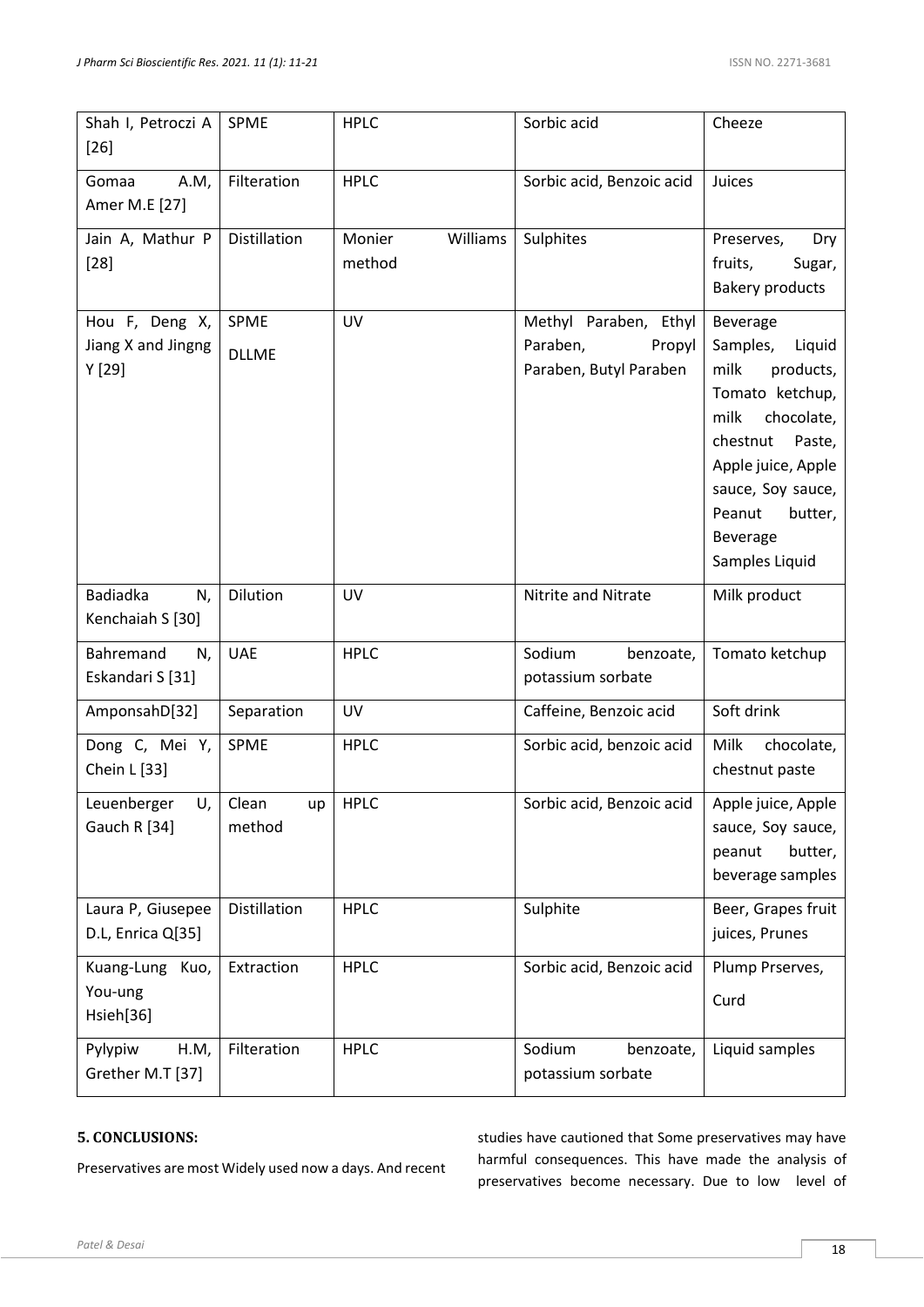preservative found in sample matrices, it is necessary to undergo extraction and clean-up procedures prior to the determination step in order to improve detection limits.

all the sample preparation methods of extraction, SPE is the most widely use sample extraction and preconcentration method. In recent years, novel types of SPE using.LC and GC with different detectors are the dominating methods for the determination of preservatives. During the Lc determination Procedure, the large majority of works used conventional  $C_{18}$  and  $C_{8}$ columns, and the UV detection has been the most commonly used. Lc and GC is becoming more and more popular because it can offer better identification possibility and higher sensitivity. Although SPE is used commonly, it still needs a prior solvent extraction procedure for solid samples. MSDP used for solid samples and SPE becomes popular to treat liquid samples.

## **6. DISCUSSION:**

In this review article sample preparation methods, soxhelt, Reflux, UAE, SFE, PLE and MSPD are prefferd for solid samples, while for the Liquid samples SBSE, SPE, SPME, LPME and DLLME are preferred. Then Analytical method was use to determine preservatives; HPLC, LC, Electrophoresis, GC, HPTLC etc.In that chromatographic analysis the mobile phase was important and column, sample matrix which type of sample is there for determination is important. Linearity and range should be in limit because it is harmfull in introduction part the Enumis thre and limits was given by authority of different nations for preservatives in food and other samples.

### **7. REFERENCES:**

1. Food Safety and Standards Authority of India 2015. Manual of method of analysis of foods food additives

> [https://old.fssai.gov.in/Portals/0/Pdf/Draft\\_Man](https://old.fssai.gov.in/Portals/0/Pdf/Draft_Manuals/FOOD_ADDITVES.pdf) [uals/FOOD\\_ADDITVES.pdf](https://old.fssai.gov.in/Portals/0/Pdf/Draft_Manuals/FOOD_ADDITVES.pdf) Accessed 3 Feb 2020.

- 2. Cobzac SC, Gocan S. Sample preparation for high performance liquid chromatography: Recent progress, Journal of liquid chromatography and related technologies, 2011; 34: 1157-1267.
- 3. Saad A, Raghad K and Duha S. Determination of preservstivesparabens in oral and injection formulatations by HPLC, Asian Journal of Chemistry, 2013; 25(2):1123-1128.
- 4. Bottoli CB, Gutierrez-Ponce MJ, Aguiar VS, Aquino

WM. Determination of parabens in sweeteners by capillary electrochromatography, Brazilian Journal of Pharmaceutical Science, 2011; 47: 779-785.

- 5. Jankulovska MS, Markovska LV, Lievska BP. Highperformance liquid chromatography method for determination of preservatives in beverages, journal of agricultural,food and environmental sciences, 2016; 67: 18-25.
- 6. Kamble R.M, Singh S.G, Singh S. Simultaneous determination of preservative in sucralfate suspension using high performance liquid chromatography, Ejournal of chemistry, 2011; 8(1): 340-346.
- 7. Ozdemir A, Sanli S, Sardogan S. Deternination of sorbic acid in cheese samples by rapid HPLC-DAD method, International journal of analytical chemistry, 2020; 1- 4.
- 8. Casoni D, Tuhutiu L.A, Sarbu C. Simultaneous determination of parabens in pharmaceutical preparation using High-performance thin-layer chromatography and image analysis, journal of liquid chromatography & related technologies, 2011; 34: 805-816.
- 9. Kuok L, Hsieh Y. Determination of preservatives in food products by cyclodextrinmodified capillary electrophoresis with multiwavelength detection, Journal of chromatography A, 1997; 768: 334-341.
- 10. Hou F, Deng X, Jiang XY. Determination of parabens in beverage samples by dispersive liquid-liquid microextraction based on solidification on floating organic droplet, journal of chromatographic science,2014; 52: 1332-1338.
- 11. Memon N, Bhanger IM, Khuhawer MY. Determination of preservatives in cosmetics and food samples bymicellar liquid chromatography, Journal of separation science, 2005; 28: 635-638.
- 12. Jaworska M, Szulinska Z, Wink M. Application of a capillary electrophoresis method for simultaneous determination of preservatives in pharmaceutical formulation,journal of Separation science, 2005; 28: 137-143.
- 13. Styarini D, Ramadhaningtyas DP, Aristiawan Y, Aryana N. Simultaneous determination of benzoic acid and parabens in soy sauce by GC-MS, International Journal of advancement in engineering Technology, Management and Applied science,2017; 4: 103-111.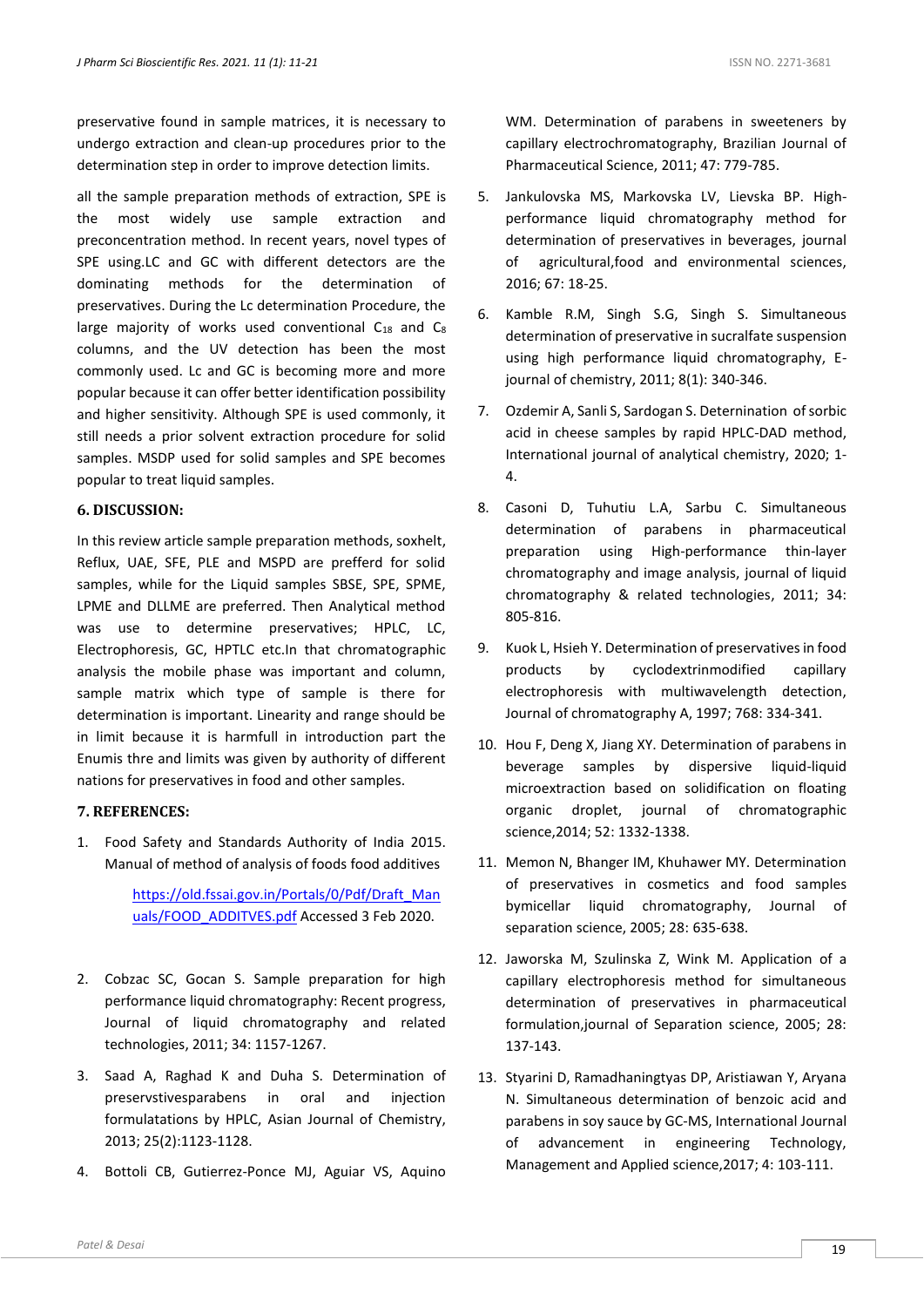- 14. Mazdeh FZ, Moradi Z, Moghaddam Z, Khatoonabadi ZM, Aftabdari FE, Badaei P, Hajimahmoodi M. Determination of synthetic food colours, caffeine, sodium benzoate and potassium sorbate in sports drinks, Tropical journal of pharmaceutical research, 2016; 15(1): 183-188.
- 15. Silva AS, Cruz JM, Garcia RS, Losada PP. Determination of butylatedhydroxytoluene in food samples by high performance liquid chromatography with ultra detection and gas chromatography/mass spectrometry, Jornal of Aoac International, 2007; 90: 277-283.
- 16. Shabir GA, Lough WJ, Arain SA, Shar GQ. Method development and validation of preservatives(phenylformic acid, 2,4-hexadienoic acid, methyl 4-hydroxybenzoate and propyl 4 hydroxybenzoate) by HPLC, Journal of Liquid chromatography & related technologies, 2013; 29: 1223-1233.
- 17. Chua SL, Teo SS. Analysis of saccharin and benzoic acid in regular and diet cola-flavoured carbonate soft drinks, Internation Journal of food Science and nutrition, 2017; 2(4): 58-64.
- 18. Reddy VM, Aruna G, Parameswari A, Banu BH, Reddy PJ. Estimated daily intake and exposure of sodium benzoate and potassium sorbate through food products in school children of Tripura,India, International Journal of Pharmacy and Pharmaceutical sciences, 2015; 17: 129-133.
- 19. Christinawaty, Damayanti S. Simultaneous determination method of butylhydroxyanisole, butyl hydroxyl toluene, propyl gallate and tertiary butyl hydroquinone in margarine using high performance liquid chromatography, Asian Journal of pharmaceutical clinical research, 2015; 8(4): 209-211.
- 20. Khosrokhavar R, Sadeghzadeh N, Amini M, GhazikhansariM hajiaghaee R, EjtemaeiMehrsh. simultaneous determination of preservatives (sodium benzoate and Potassium sorbate) in soft drink and herbal extracts using high performance liquid chromatography (HPLC), Journal of Medicinal plants, 2010; 9(35): 80-87.
- 21. AltiokkaG, Ergun B, Nafiz O, Hassan Y. Validation reversed phase HPLC method for the analysis of the food additive,sodium benzoate, in soft drinks and jams, Journal of liquid chromatography & related

technologies, 2007;30: 1125-1136.

- 22. Angelov T, Vlasenko A, Tashkov W. HPLC determination of pKa of parabens and investigation on their lipophilicity parameters, Journal of liquid chromatography &related technologies, 2008; 31: 188-197.
- 23. Zarad SI, NimkarNR, Desai KR, Solanki MS, Gandhi DM, Gandhi HM, Patel MS, Khimani AA, Saraliwala MN. Analytical Validation and comparative study of HPLC, spectrophotometric and titration method for determination of benzoic aid in food products, Asian Journal of chemistry, 2017; 29(7): 1565-1568.
- 24. Zor SD, Donmez OA, Kucukkaraca YD. Simultaneous determination of potassium sorbate, sodium benzoate, Quinoline Yellow and sunsetyellow in lemonades and lemon sauces by HPLC using experimental design, Journal of chromatographic science, 2016; 54(6): 952-957.
- 25. Chamadust S, Mehrasebi M.R, Kamali K, Solgi R, Taran J, Nazari F, Hosseini M.J. Simultaneous determination of nitrite and nitrate in milk samples by ion chromatography method and estimation of dietary intake, Internation journal of food properties, 2015; 1- 25.
- 26. Shah I, Petroczi A, James RA, Naughton DP. Determination of nitite and nitrite content of dietary supplements using ion chromatography, Journal of Analytical &Bioanalytical techniques, 2013; 12: 1-7.
- 27. GommaAM,Amer ME, Attallah ER and Abo Elhassan AF. Validation of analytical method for determination of sorbic acid and benzoic acid in juices and carbonated beverages, Journal of Applied Sciences Research, 2013; 9(3): 1472-1476.
- 28. Jain A, Mathur P. Estimation of sulphite levels in food products available in Delhi,India" Journal of Nutrition & food sciences, 2016; 6: 1-12.
- 29. Hou F, Deng X, Jiang X, Jingang Y. Determination of paraben in beverage samples by dispersive liquidliquid microextraction based on solidification of floating organic droplet, Journal of chromatographic science, 2013; 5: 1375-1378.
- 30. Badiadka N, Kenchaiah S. A spectrophotometric method for the determination of nitrite and Nitrate, Eurasian Journal Analytical chemistry, 2007; 4(2): 204- 214.